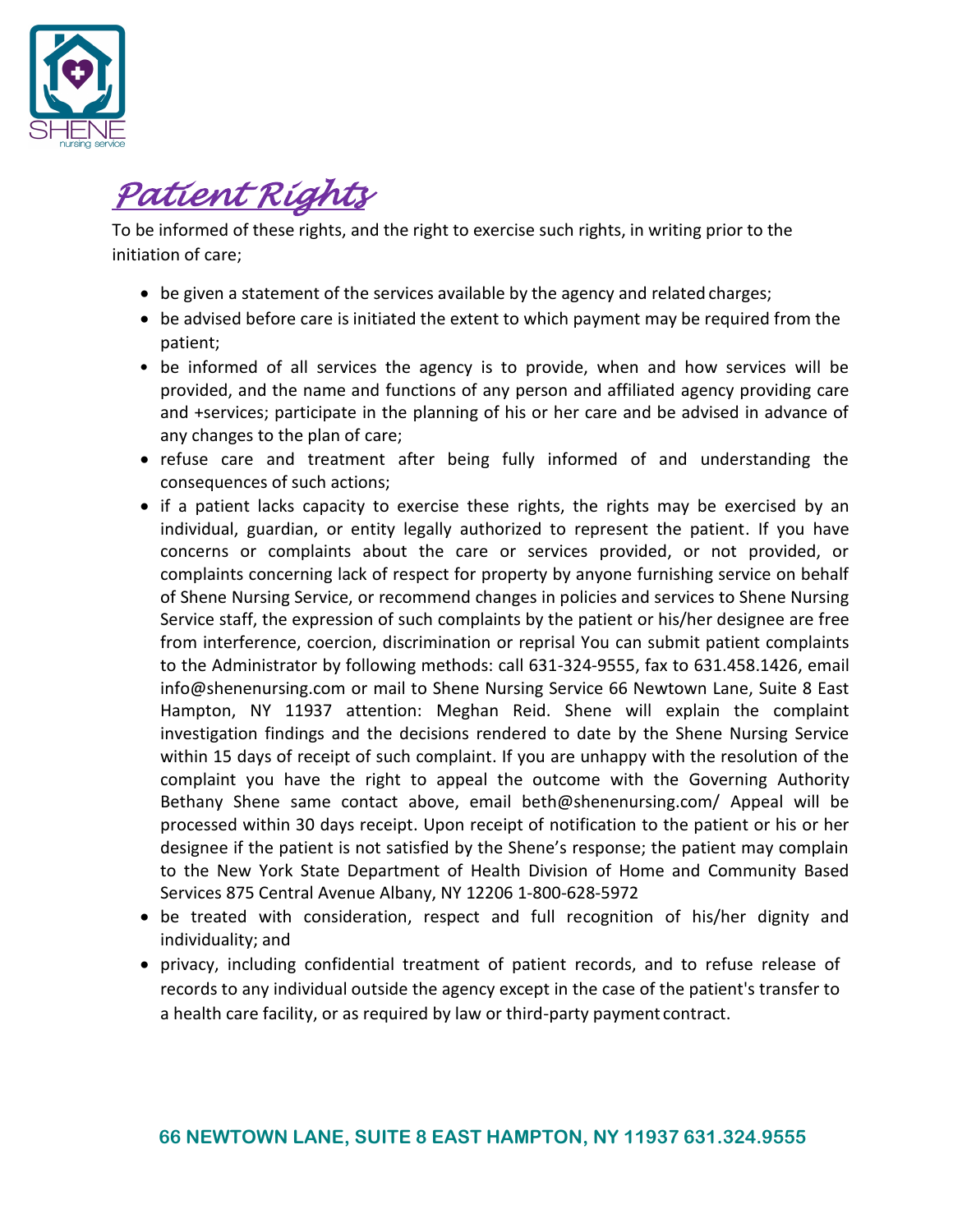

# *Patient Responsibilities*

The patient has the responsibility to:

- Provide accurate and complete information about present concerns, past illnesses, previous Agency admissions, hospitalizations, medications, health care professionals and agencies currently involved in patient care and other matters relating to the patient's health.
- Ask questions about care or services.
- Follow instructions and comply with the agreed upon plan of care or accept the outcomes if they choose not to follow the plan of care.
- Show respect and consideration / do not discriminate against Shene Nursing Service's personnel.
- Notify Shene Nursing Service's office in advance of the need to reschedule visit times or dates.
- Meet financial commitments, including informing Shene Nursing Service about any changes in the patient's insurance coverage.
- Inform Shene Nursing Service about any changes in the patient's condition, living situation, attending physician or other health care professionals involved in the patient's care, including providing advance notification of visits to medical specialists, hospitals or emergency rooms.
- Be seen by physician on regular ongoing basis.
- Maintain a home environment that facilitates effective home care.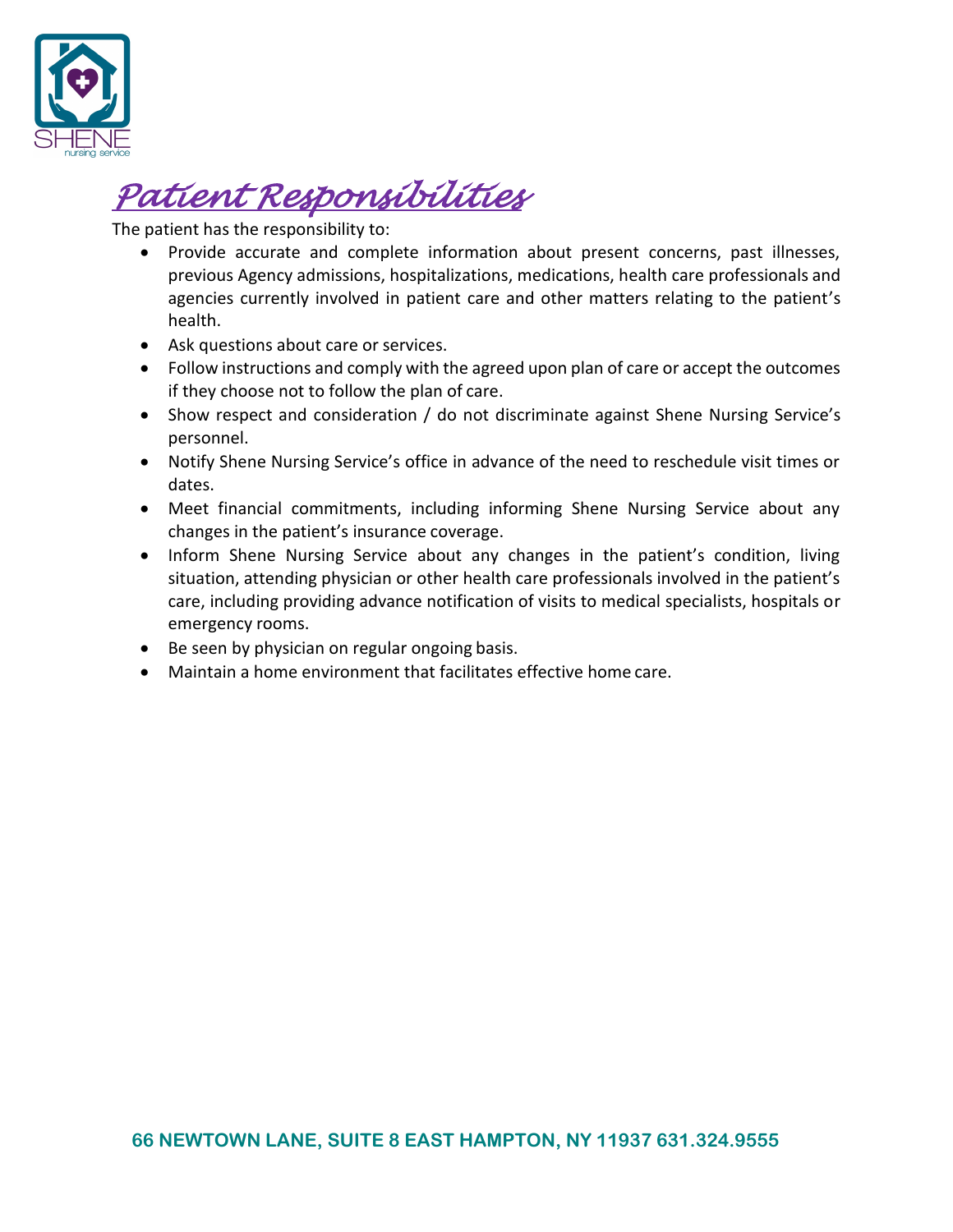

## *Notice of Privacy Practices*

PATIENT AND FAMILY INFORMATION NOTICE OF PRIVACY PRACTICES

### **USE AND DISCLOSURE OF HEALTH INFORMATION**

Shene Nursing Service may use your health information, information that constitutes protected health information as defined in the Privacy Rule of the Administrative Simplification provisions of the Health Insurance Portability and Accountability Act of 1996, for purposes of providing you treatment, obtaining payment for your care and conducting health care operations. However, the Agency has established policies to guard against unnecessary disclosure of your health information. The Agency will limit its own uses and disclosures of your health information to the minimum amount necessary to accomplish the purpose at hand.

*The following is a summary of the circumstances under which and purposes for which your health information may be used and disclosed without your specific, written authorization:*

#### **To Provide Treatment**

The Agency may use your health information to coordinate care within the Agency and with others involved in your care, such as your attending physician, members of the Agency interdisciplinary team and other health care professionals who have agreed to assist the Agency in coordinating care. For example, physicians involved in your care will need information about yoursymptomsin order to prescribe appropriate medications. The Agency also may disclose your health care information to pharmacists, suppliers of medical equipment or other health care professionals.

#### **To Obtain Payment**

The Agency may include your health information in invoicesto collect payment from third parties for the care you receive from the Agency. For example, the Agency may be required by your health insurer to provide information regarding your health care status so that the insurer will reimburse you or the Agency. The Agency also may need to obtain prior approval from your insurer and so need to explain to the insurer your need for Agency care and the services that will be provided to you.

#### **To Conduct Health Care Operations**

The Agency may use and disclose health information for its own operations in order to facilitate the function of the Agency and as necessary to provide quality care to all ofthe Agency's patients. Health care operations include such activities as:

- Quality assessment and improvement activities.
- Accreditation, certification, licensing or credentialing activities.
- Review and auditing, including compliance reviews, medical reviews, legal services and compliance programs.

#### **When Legally Required**

The Agency will disclose your health information when it is required to do so by any federal, state or local law.

### **To Report Abuse, Neglect or Domestic Violence**

The Agency is allowed to notify government authorities if it is believed a patient is the victim of abuse, neglect or domestic violence. The Agency will make this disclosure only when specifically required or authorized by law, or when the patient agrees to the disclosure.

**YOUR RIGHTS WITH RESPECT TO YOUR HEALTH INFORMATION**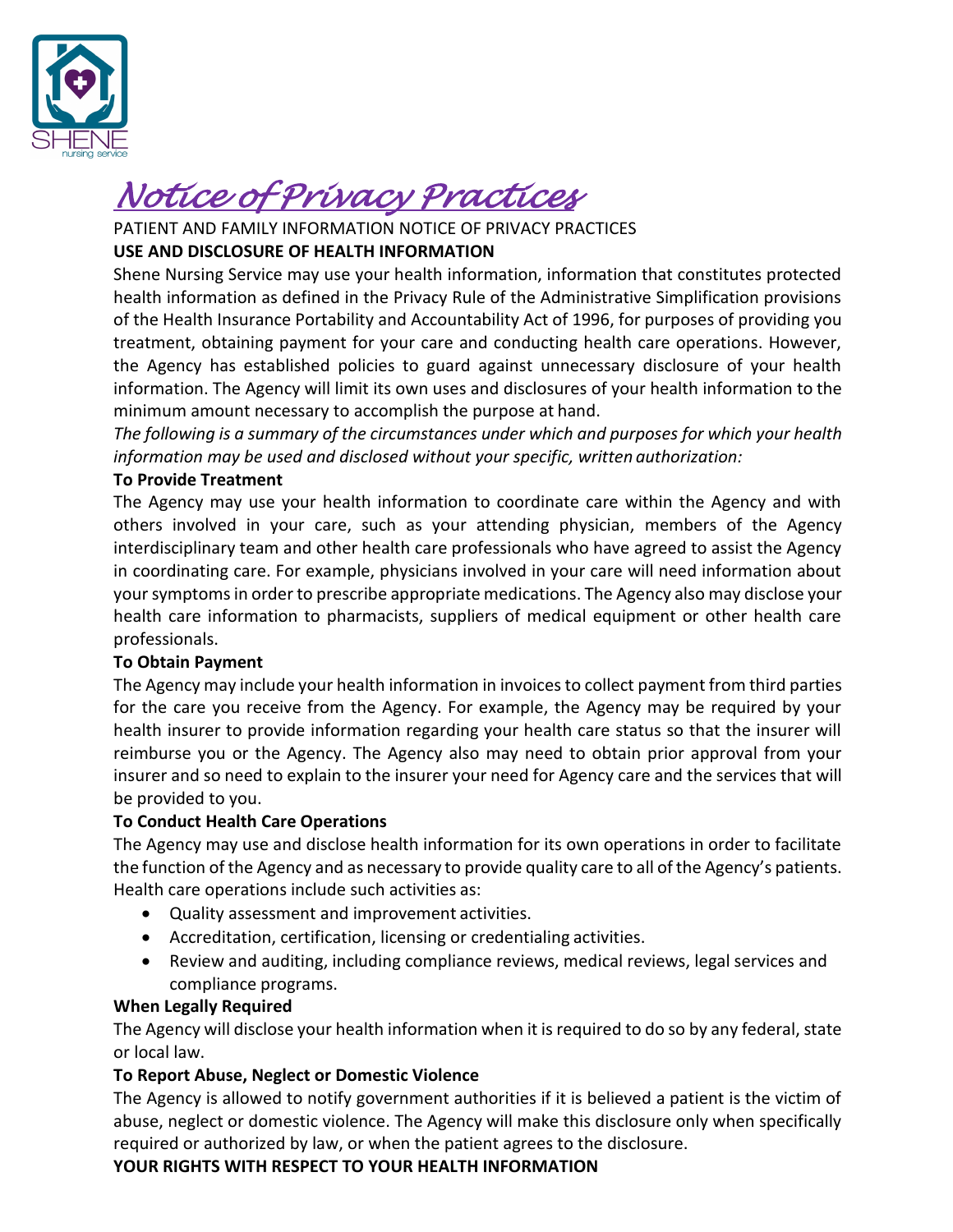You have the following rights regarding your health information that the Agency maintains:

#### **Right to Request Restrictions**

You may request restrictions on certain uses and disclosures of your health information. You have the right to request a limit on the Agency's disclosure of your health information to someone who is involved in your care or the payment of your care. For the most part, the Agency is not required to agree to your request. However, the Agency must agree to your restriction request related to disclosures of your health information to health plans for payment or health care operationsif the health information which isthe subject of your request relates solely to a health care item or service for which you or a third party, other than your health plan, have paid the Agency for in full. If you wish to make a request for restrictions, please contact the Shene Nursing Service Privacy Official at 631.324.9555.

#### **Right to Receive Confidential Communications**

You have the right to request that the Agency communicate with you in a certain way. For example, you may ask that the Agency only conduct communications pertaining to your health information with you privately, with no other family members present. If you wish to receive confidential communications, please contact the Shene Nursing Service Privacy Official at 631.324.9555. The Agency will not request that you provide any reasons for your request and will attempt to honor all reasonable requests for confidential communications.

#### **Right to Inspect and Copy Your Health Information**

You have the right to inspect and copy your health information, including billing records. If your health information is maintained electronically, you have a right to request your health information in a readable electronic format. A request to inspect and copy records containing your health information may be made to the Privacy Official at 631.324.9555. If you request a copy of your health information, the Agency may charge a reasonable cost-based fee for copying and assembling costs associated with your request.

#### **Right to Amend Health Care Information**

You or your representatives have the right to request that the Agency amend your records, if you believe that your health information is incorrect or incomplete. That request may be made as long as the information is maintained by the Agency. A request for an amendment of records must be made in writing to the Shene Nursing Service Privacy Official at 66 Newtown Lane, Suite 8 East Hampton, NY 11937. The Agency may deny the request if it is not in writing or does not include a reason for the amendment. The request also may be denied if your health information records were not created by the Agency, if the records you are requesting are not part of the Agency's records, if the health information you wish to amend is not part of the health information you or your representative are permitted to inspect and copy, or if, in the opinion of the Agency, the records containing your health information are accurate and complete.

#### **Right to Accounting**

You or your representative have the right to request an accounting of disclosures of your health information made by the Agency for certain reasons, including reasonsrelated to public purposes authorized by law and certain research. The request for an accounting must be made in writing to the Shene Nursing Service Privacy Official at 66 Newtown Lane, Suite 8 East Hampton, NY 11937. The request should specify the time period for the accounting starting on or after March 16, 2009. Accounting requests may not be made for periods of time in excess of six (6) years. The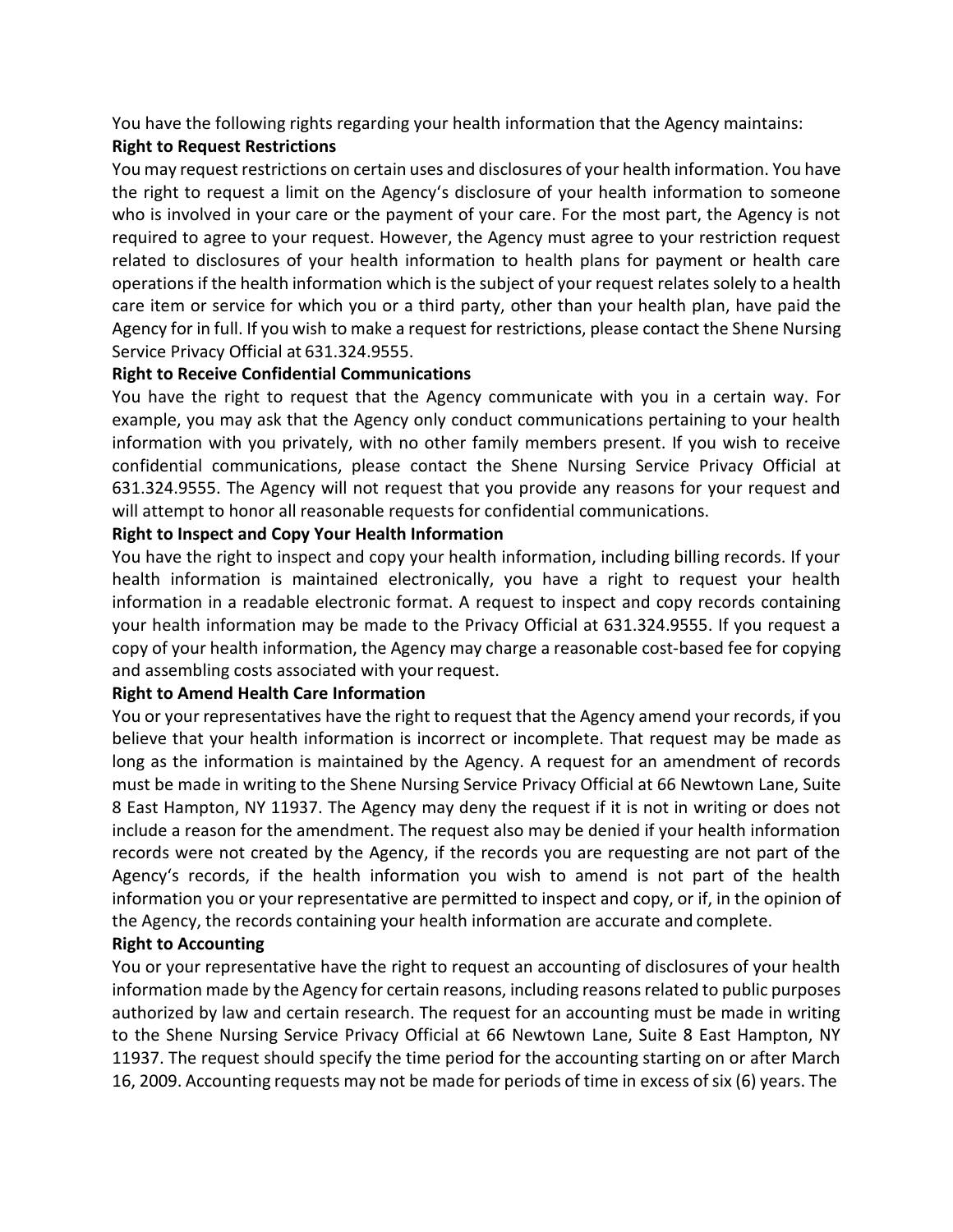Agency would provide the first accounting you request during any 12-month period without charge. Subsequent accounting requests may be subject to a reasonable cost-based fee.

#### **Right to a Paper Copy of This Notice**

You or your representatives have a right to a separate paper copy of this Notice at any time, even if you or your representatives have received this Notice previously or have agreed to receive this Notice electronically previously. To obtain a separate paper copy, please contact the Shene Nursing Service Privacy Official at 631.324.9555. The patient or a patient's representative may also obtain a copy of the current version of the Agency's Notice of Privacy Practices at its website, [www.shenenursing.com.](http://www.shenenursing.com/)

#### **DUTIES OF THE AGENCY**

The Agency is required by law to maintain the privacy of your health information and to provide to you and your representative this Notice of its duties and privacy practices. In addition, the Agency is required to notify you in the event the security your unsecured health information has been breached. The Agency is required to abide by the terms of this Notice as is currently in effect. The Agency reserves the right to change the terms of its Notice and to make the new Notice provisions effective for all health information that it maintains. If the Agency changes its Notice, the Agency will provide a copy of the revised Notice to you or your appointed representative. You or your personal representative have the right to express complaints to the Agency and to the Department of Health and Human Services if you or your representative believe that your privacy rights have been violated. Any complaints to the Agency should be made in writing to: The Privacy Official Shene Nursing Service 66 Newtown Lane, Suite 8 East Hampton, NY 11937. The Agency encourages you to express any concerns you may have regarding the privacy of your information. You will not be retaliated against in any way for filing a complaint. **CONTACT PERSON**

The Agency has designated the Privacy Official as its contact person for all issues regarding patient privacy and your rights under the Federal privacy standards. You may contact this person at Shene Nursing Service 66 Newtown Lane, Suite 8 East Hampton, NY 11937—631.324.9555.